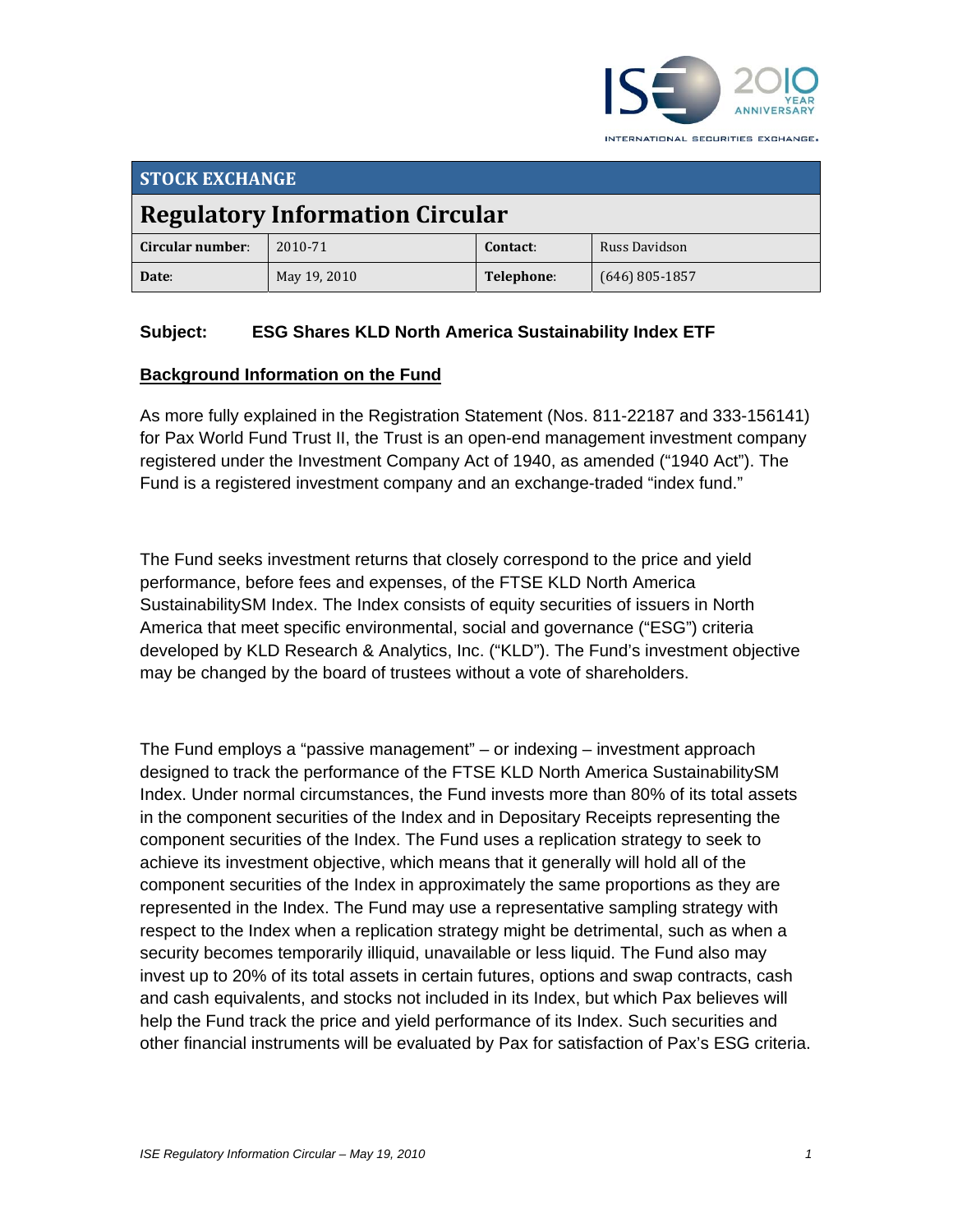

The Index measures the performance of equity securities of issuers organized or operating in North America, selected initially and adjusted annually using a proprietary method of KLD. The selection process takes into account ESG performance, as well as sector and size. The eligible universe for the Index is the set of issuers that comprise the top 75% of the market capitalization of each sector in each country of the S&P North America BMI. KLD evaluates the ESG performance of each issuer in the eligible universe and ranks issuers against sector peers. To generate comparative sector rankings, KLD identifies key ESG performance indicators for each sector and weights them. The Index consists of the highest-ranked issuers that make up approximately 50% of the eligible universe, meaning that approximately 37.5% (50% of 75%) of the market capitalization of each sector of the S&P North America BMI is represented after application of KLD's ESG criteria at reconstitution. Due to various constraints, including issuer market capitalization, not all sectors will hold exactly 37.5% of the available market capitalization. The eligible universe for the Index consists of companies from the United States and Canada. As of June 30, 2009, the Index included companies with market capitalizations that ranged from \$161.2 million to \$157.6 billion.

ALPS Distributors, Inc. serves as distributor and principal underwriter of the Shares. The State Street Bank and Trust Company serves as the administrator, custodian, and transfer agent.

As described more fully in the Fund's prospectus ("Prospectus") and Statement of Additional Information ("SAI"), the Fund issues and redeems ETF Shares only in large blocks of 25,000 ETF shares (each, a "Creation Unit"). To purchase or redeem a Creation Unit, an investor must be an Authorized Participant or must trade through a broker that is an Authorized Participant. An Authorized Participant is a participant in the Depository Trust Company that has executed a Participant Agreement with the fund's Distributor.

Dividends from net investment income are declared and paid at least annually by the Fund.

The Depository Trust Company ("DTC") serves as securities depository for the Shares, which may be held only in book-entry form; stock certificates will not be issued. DTC, or its nominee, is the record or registered owner of all outstanding Shares.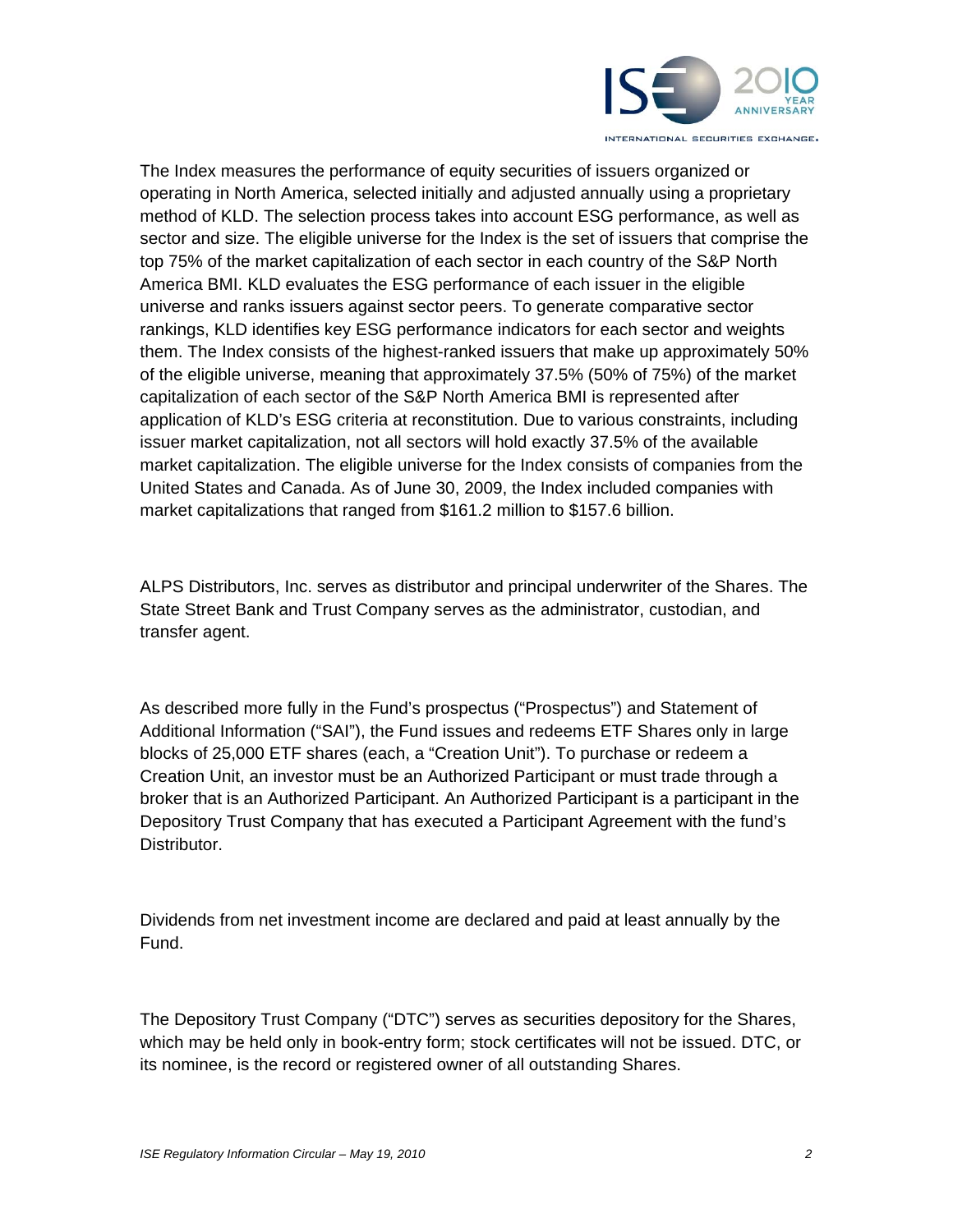

The NAV per Share of the Fund will be determined as of the close of trading (normally, 4:00 p.m. Eastern Time ("ET")) on each day that the Exchange is open for business (a "Business Day"). NAV will be available from the Distributor and is also available to National Securities Clearing Corporation ("NSCC") participants through data made available from NSCC.

The Fund's Registration Statement describes the various fees and expenses for the Fund's Shares. For a more complete description of the Fund and the Index, visit www.egsshares.com.

### **Principal Risks**

Interested persons are referred to the Prospectus for a description of risks associated with an investment in the Shares. These risks include index risk, foreign markets risk and the risk that a Fund's return may not match the return of its index for a number of reasons including the incursion by a Fund of operating expenses and costs not applicable to its index. In addition, as noted in the Prospectus, the Shares may trade at market prices that may differ from their NAV. The NAV of the Shares will fluctuate with changes in the market value of the Fund's holdings. The market prices of the Shares will fluctuate in accordance with changes in NAV as well as the supply and demand for the Shares on the Exchange.

## **Exchange Rules Applicable to Trading in the Shares**

The Shares are considered equity securities, thus rendering trading in the Shares subject to the Exchange's existing rules governing the trading of equity securities.

## **Trading Hours**

Trading in the Shares on ISE is on a UTP basis and is subject to ISE equity trading rules. The Shares will trade from 8:00 a.m. until 8:00 p.m. Eastern Time. Equity Electronic Access Members ("Equity EAMs") trading the Shares during the Extended Market Sessions are exposed to the risk of the lack of the calculation or dissemination of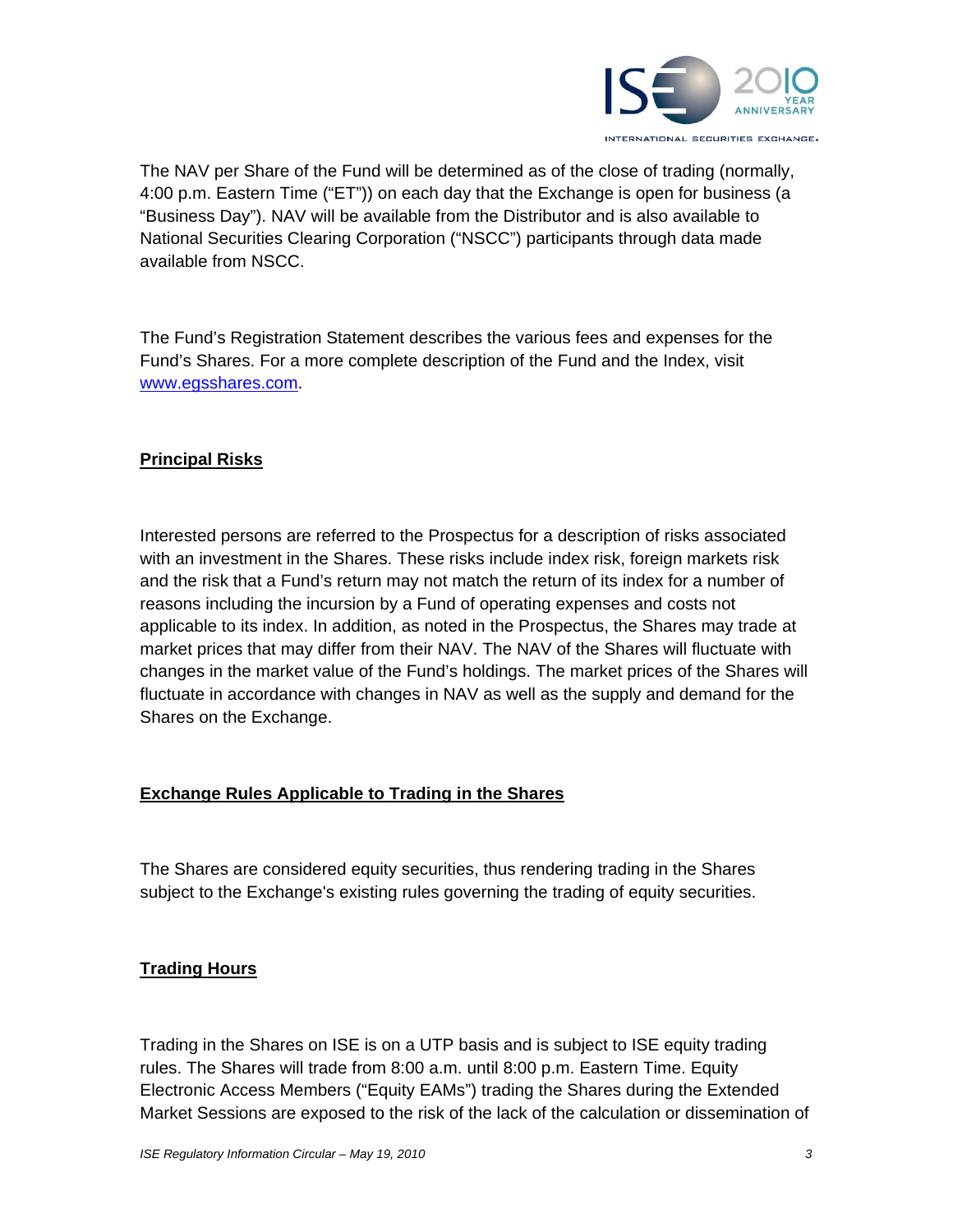

underlying index value or intraday indicative value ("IIV"). For certain derivative securities products, an updated underlying index value or IIV may not be calculated or publicly disseminated in the Extended Market hours. Since the underlying index value and IIV are not calculated or widely disseminated during Extended Market hours, an investor who is unable to calculate implied values for certain derivative securities products during Extended Market hours may be at a disadvantage to market professionals.

## **Trading Halts**

ISE will halt trading in the Shares in accordance with ISE Rule 2101(a)(2)(iii). The grounds for a halt under this Rule include a halt by the primary market because it stops trading the Shares and/or a halt because dissemination of the IIV or applicable currency spot price has ceased, or a halt for other regulatory reasons. In addition, ISE will stop trading the Shares if the primary market de-lists the Shares.

#### **Delivery of a Prospectus**

Pursuant to federal securities laws, investors purchasing Shares must receive a prospectus prior to or concurrently with the confirmation of a transaction. Investors purchasing Shares directly from the Fund (by delivery of the Deposit Amount) must also receive a prospectus.

Prospectuses may be obtained through the Distributor or on the Fund's website. The Prospectus does not contain all of the information set forth in the registration statement (including the exhibits to the registration statement), parts of which have been omitted in accordance with the rules and regulations of the SEC. For further information about the Fund, please refer to the Trust's registration statement.

#### **Exemptive, Interpretive and No-Action Relief Under Federal Securities Regulations**

The Commission has issued letters dated November 21, 2005 and October 24, 2006 (together, the "No- Action Letters") granting exemptive, interpretive and no-action relief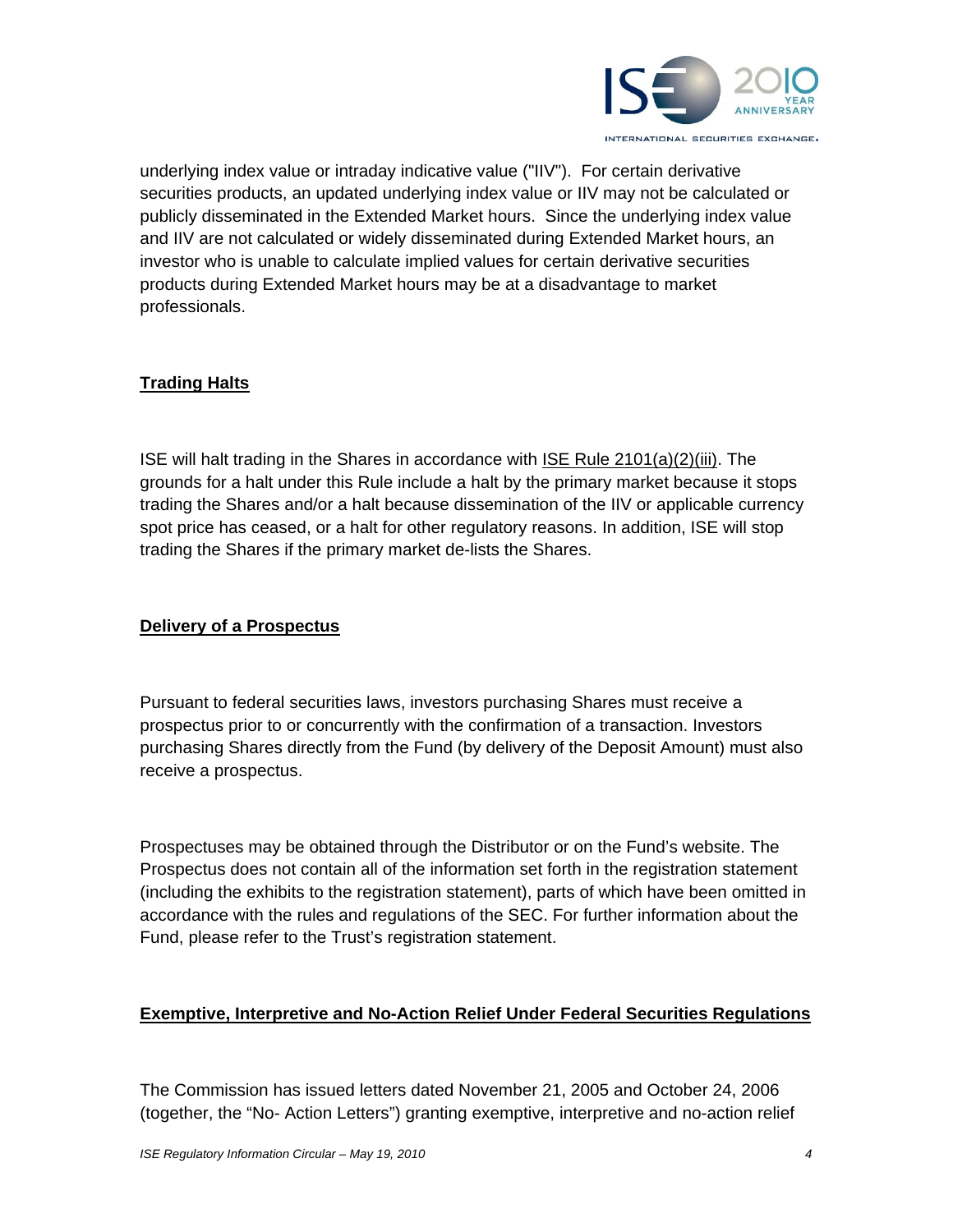

from certain provisions of and rules under the Securities Exchange Act of 1934 for exchange-traded funds listed and traded on a registered national securities exchange that meet certain criteria.

#### **Regulation M Exemptions**

Generally, Rules 101 and 102 of Regulation M prohibit any "distribution participant" and its "affiliated purchasers" from bidding for, purchasing, or attempting to induce any person to bid for or purchase any security which is the subject of a distribution until after the applicable restricted period, except as specifically permitted in Regulation M. The provisions of the Rules apply to underwriters, prospective underwriters, brokers, dealers, and other persons who have agreed to participate or are participating in a distribution of securities.

The Commission issued a No-Action Letter by which persons participating in a distribution of shares of a fund may engage in secondary market transactions in such shares during their participation in such a distribution, despite the requirements of from Rule 101 under Regulation M. In addition, the SEC has permitted persons who may be deemed to be participating in the distribution of shares of a fund (i) to purchase securities for the purpose of purchasing creation unit aggregations of fund shares and (ii) to tender securities for redemption in Creation Unit Aggregations. Further, the Commission has clarified that the tender of fund shares to the Fund for redemption does not constitute a bid for or purchase of any of the Funds' securities during the restricted period of Rule 101. The Commission has issued a No-Action Letter to paragraph (e) of Rule 102 under Regulation M which allow the redemption of fund shares in creation unit aggregations during the continuous offering of shares.

#### **SEC Rule 14e-5**

The Commission has permitted any person acting as a dealer-manager of a tender offer for a component security of funds (1) to redeem fund shares in creation unit aggregations from the issuer that may include a security subject to such tender offer and (2) to purchase fund shares during such tender offer.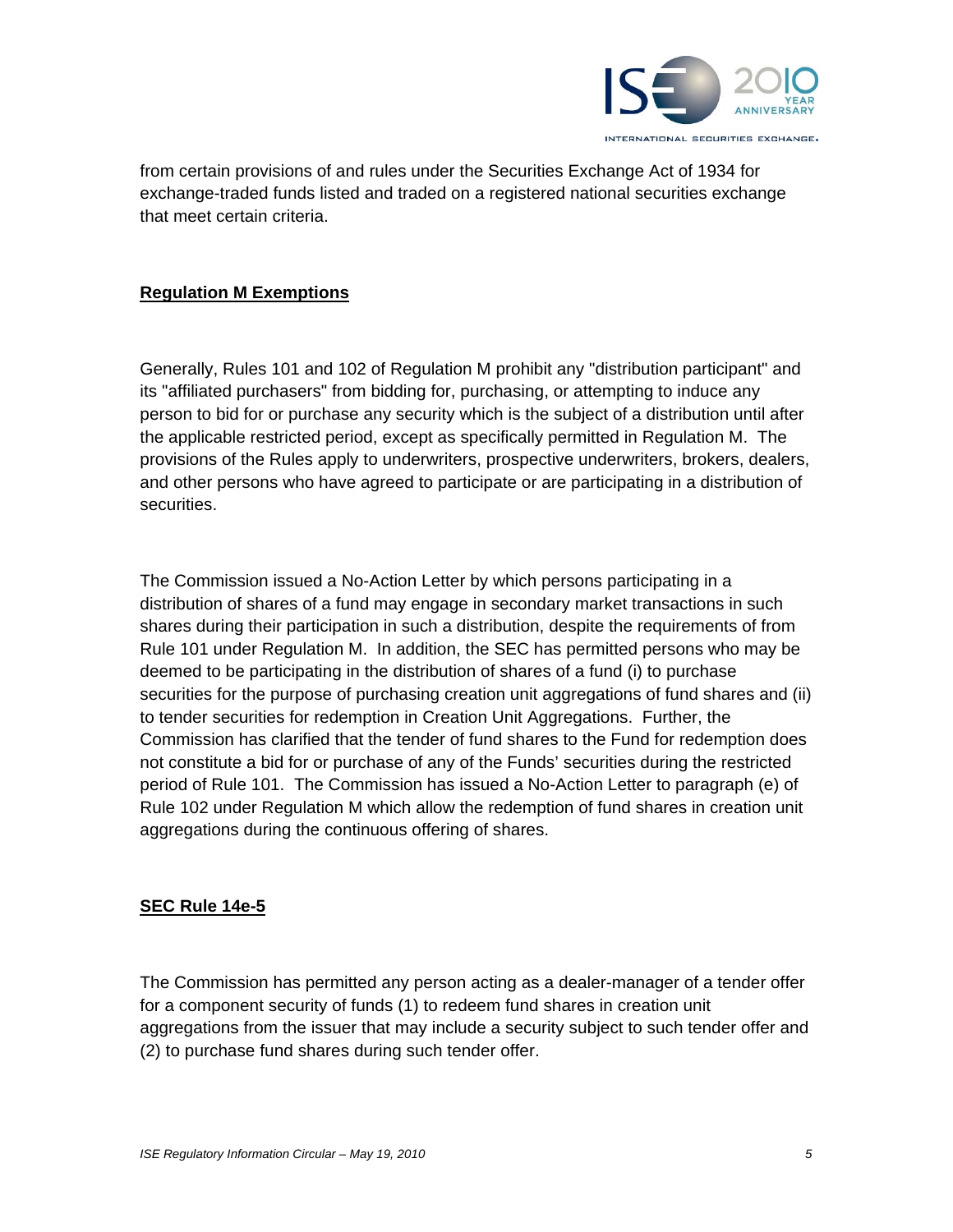

#### **Section 11(d)(1); SEC Rules 11d1-1 and 11d1-2**

Section 11(d)(1) of the Act generally prohibits a person who is both a broker and a dealer from effecting any transaction in which the broker-dealer extends credit to a customer on any security which was part of a new issue in the distribution of which he participated as a member of a selling syndicate or group within thirty days prior to such transaction. The Commission has clarified that Section 11(d)(1) does not apply to broker-dealers that are not authorized participants (and, therefore, do not create creation unit aggregations) that engage in both proprietary and customer transactions in shares of a fund in the secondary market, and for broker-dealer authorized participants that engage in creations of creation unit aggregations. This relief is subject to specific conditions, including the condition that such broker-dealer (whether or not an authorized participant) does not, directly or indirectly, receive from the fund complex any payment, compensation or other economic incentive to promote or sell the shares of a fund to persons outside the fund complex, other than non-cash compensation permitted under NASD Rule 2830 (I)(5)(A), (B) or (C). See letter dated November 22, 2005 from Brian A Bussey, Assistant Chief Counsel, SEC Division of Market Regulation, to Barclays Global Investors, N.A., dated November 22, 2005. The Commission has issued a No-Action Letter under Section 11(d)(1) of the Act states that broker-dealers may treat shares of a fund, for purposes of Rule 11d1-2, as "securities issued by a registered open-end investment company as defined in the Investment Company Act" and thereby extend credit or maintain or arrange for the extension or maintenance of credit on shares that have been owned by the persons to whom credit is provided for more than 30 days, in reliance on the exemption contained in the rule.

#### **Rule 10b-17**

The Commission has granted an exemption from the requirements of Rule 10b-17 with respect to transactions in ETF shares, for ETFs registered as open-end management companies.

**This Regulatory Information Circular is not a statutory Prospectus. Equity EAMs should consult the Trust's Registration Statement, SAI, Prospectus and the Fund's website for relevant information.**